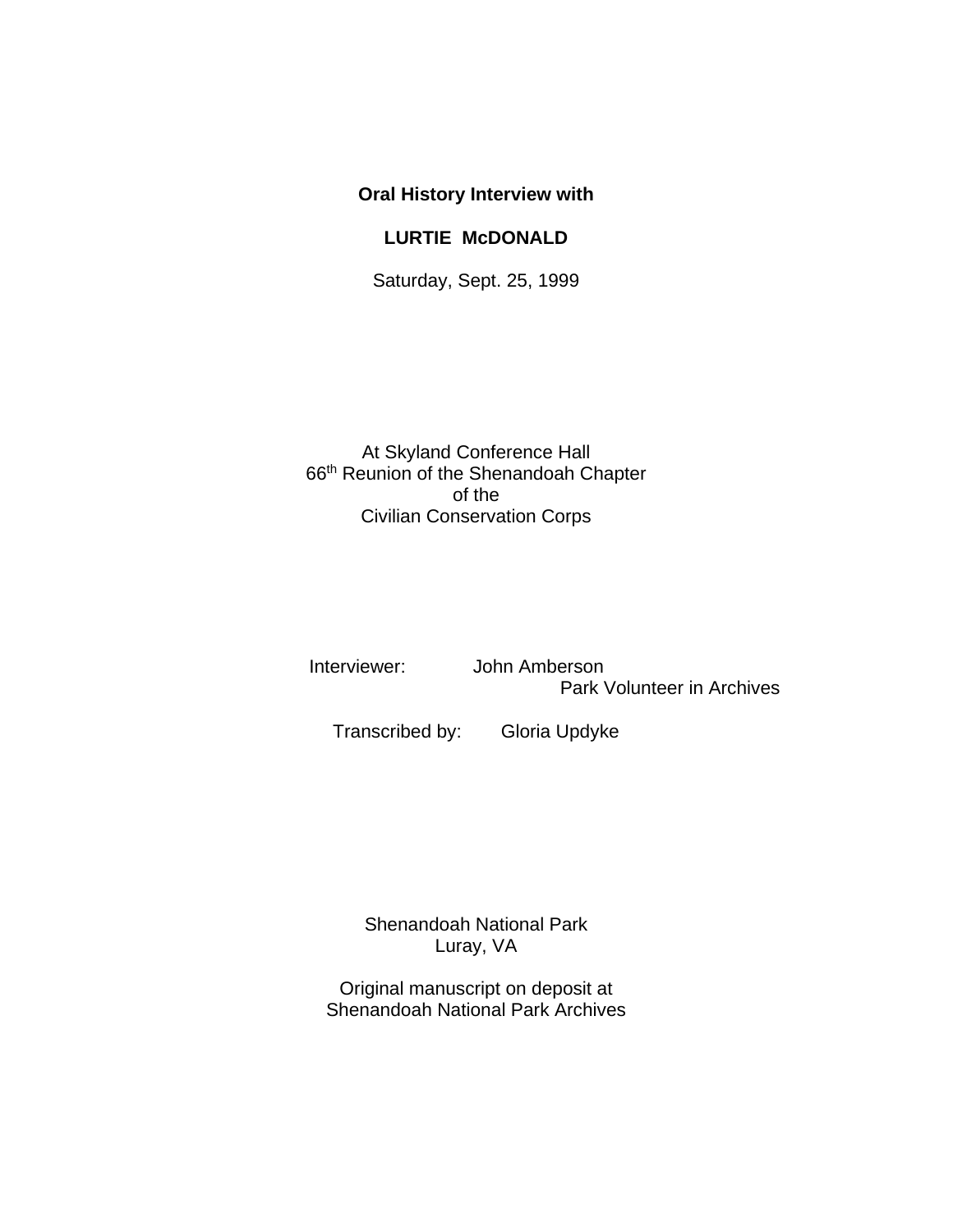## **INDEX**

## Page

# Index

| CCC                    |                                 |                           |
|------------------------|---------------------------------|---------------------------|
|                        | Dates enrolled                  | 1                         |
|                        | Finding out about, enlisting    | 1                         |
|                        | Gained from CCC, discipline     | $\overline{6}$            |
|                        | Getting along                   |                           |
|                        | Transfers - twice to SNP        |                           |
|                        | Elkton, Virginia                |                           |
|                        | <b>Great Depression</b>         |                           |
|                        | Dad=s work                      |                           |
|                        | <b>Shenandoah National Park</b> |                           |
|                        | Fort Monroe (or Camp Monroe)    |                           |
|                        | Front Royal, VA                 | 5 2 1 2 2 2 2 2 2 3 2 2 3 |
| Camp 4                 |                                 |                           |
| Roxbury, VA            |                                 |                           |
| Camp 3                 |                                 |                           |
| Work                   |                                 |                           |
|                        | Landscaping                     | 3222244333555             |
|                        | Painting                        |                           |
|                        | Drilling                        |                           |
|                        | Digging holes                   |                           |
|                        | Cleaning up                     |                           |
|                        | South River picnic area         |                           |
|                        | Fixing spring                   |                           |
|                        | <b>Trail work</b>               |                           |
|                        | Appalachian Trail               |                           |
| <b>Remount Station</b> |                                 |                           |
| Going into town        |                                 |                           |
|                        | <b>Theaters</b>                 |                           |
|                        | Transportation                  |                           |
| War work, essential    |                                 | 6                         |
| Fairfield, MD          |                                 | 6                         |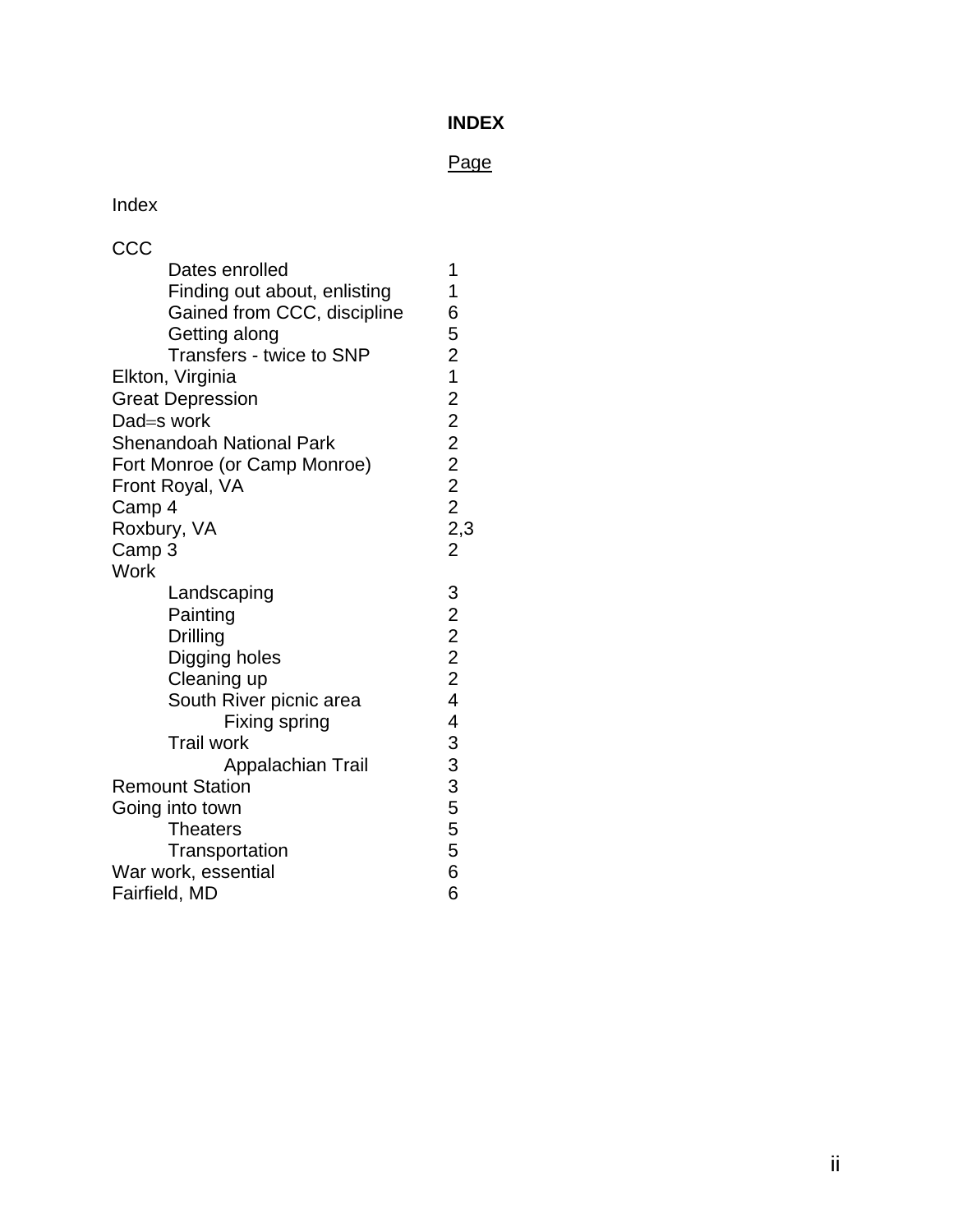## **Transcription**

JA: This is September 25, 1999. We're at the Skyland Conference Hall in Shenandoah National Park, at Skyland. We're at the 66<sup>th</sup> Annual Reunion of the Shenandoah Chapter of the Civilian Conservation Corps. My name is John Amberson. I'm a volunteer in the park. And I'm sitting here today with Lurtie McDonald. Mr. McDonald, uh, would you state your name.

LM: Lurtie McDonald.

JA: Have you read over this oral history release?

LM: Yes.

JA: And have you signed it?

LM: Yes sir.

JA: Thank you. Uh, can you tell me the uh, can you remember the dates that you entered the CCC?

LM: Yes sir. October the  $14<sup>th</sup>$ , 1934.

JA: 1934. And how long were you in the CCC?

LM: I was in there until March 31, 1939.

JA: Very good. And where were you at the time when you enlisted? Were you living in Virginia someplace?

LM: Oh yeah, I was at home in Virginia. I lived near Elkton, Virginia.

JA: Mm hmm. And how did you hear about the CCC?

LM: Well, I mean, uh, well I know it was a social program, and it was for people that, you know, had to have work.

JA: Right.

LM: And I got out of school, I finished high school. In 1934 in June. Couldn't find nothing to do, so I, I enlisted in the CC.

JA: What was your family doing at the time? Were they um, were they having a hard time? It was Depression times.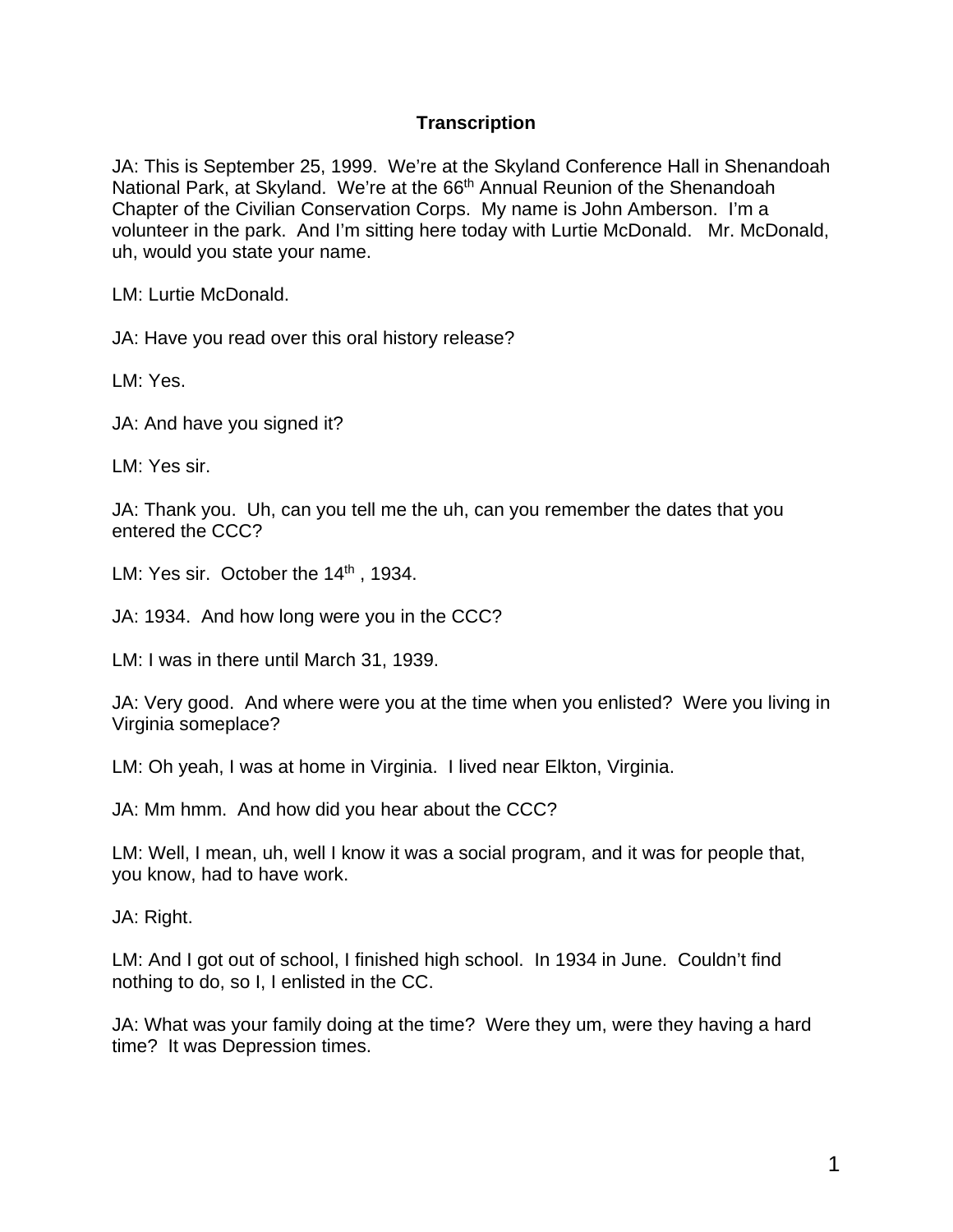LM: Yeah, they, they, during the Depression, they was, having, you know, time, wasn't real pleasant. We had plenty to eat, but didn't have enough money to spend.

JA: Mm hmm. Did you, was your family, farmers? Or were they uh, did they work?

LM: Well my dad, he worked on public works.

JA: Ok. Very good. And when you went into the CCC, did you go directly to Shenandoah National Park or did you go someplace before?

LM: I went to Fort Monroe. I stayed 2 months, at least.

JA: Ok.

LM: Alright, they transferred us to Front Royal, Virginia, Shenandoah National Park, Camp number 4.

JA: Camp 4.

LM: And they discontinued it. I was there 19 months.

JA: Mm hmm.

LM: And they sent us to Roxbury, Virginia, 20 miles below Richmond.

JA: Afterwards? Ok.

LM: Afterwards. Alright, I was there 4 months. And in the meantime, my mother got sick, and I put in for a transfer to Shenandoah National Park, close to home see?

JA: Right.

LM: And I was transferred to Camp number 3, here on Skyline Drive.

JA: So you spent the last part of your enlistment here on the Drive again? So you spent 2 parts of your enlistment in Shenandoah National Park?

LM: Yeah.

JA: The first, when you first went to Camp Monroe, and you spent 2 months there, what did you do there?

LM: We, uh drilled and things like that. Painted. It was just more cleaning up. I mean you dig a hole here one day and fill it up the next. To keep you busy, I think.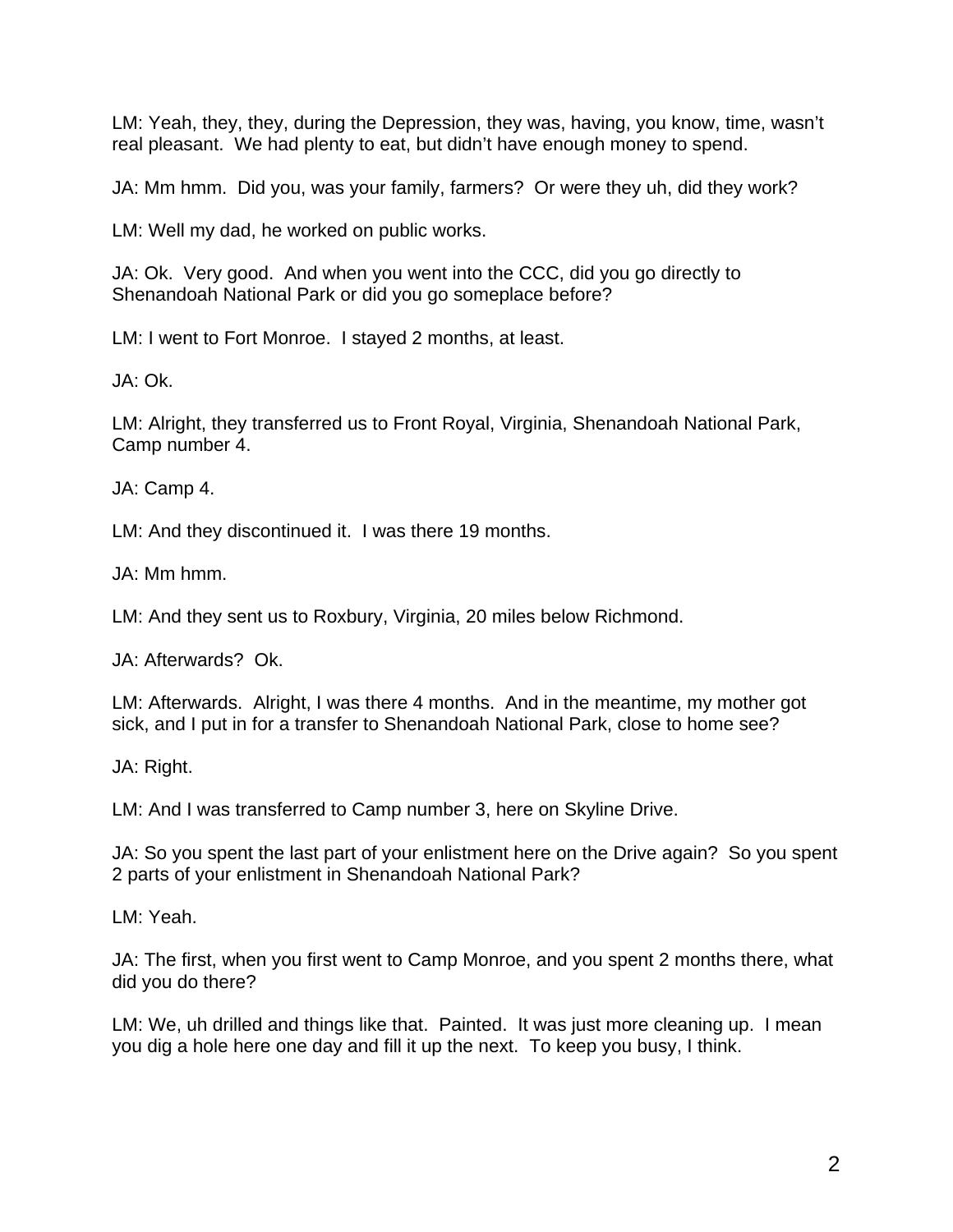JA: When you got to, to Front Royal and the park, what did you do? What kind of work did you do?

LM: Well, we worked it, it was uh, government Remount Station there, where they.

JA: Right.

LM: I don't know whether you're familiar with it?

JA: Yes I am.

LM: Alright, we worked on them trails, around different places in that Remount Station.

JA: In that area.

LM: Mm hmm. And then um, done some work on the Appalachian Trail. It was close by.

JA: So mainly your work was trail work?

LM: Yeah. Outside.

JA: Mm hmm. And you built new trails?

LM: Yeah. Or I think then we, well, we built trails. Yeah. Mostly after I come up here, in Shenandoah.

JA: And uh, the uh, so uh, your main experience at the Remount Station was working with trail work.

LM: Yeah.

JA: And then you, when you went to the other camp, what did you do there?

LM: Well, it was, it was about the same thing. Roxbury was a wooded area, and we uh, done a lot of trail work there.

JA: Then you were transferred back to the park again?

LM: Yeah, yeah.

JA: You transferred back to the Shenandoah National Park, did you do trail work here in the park then?

LM: Yeah.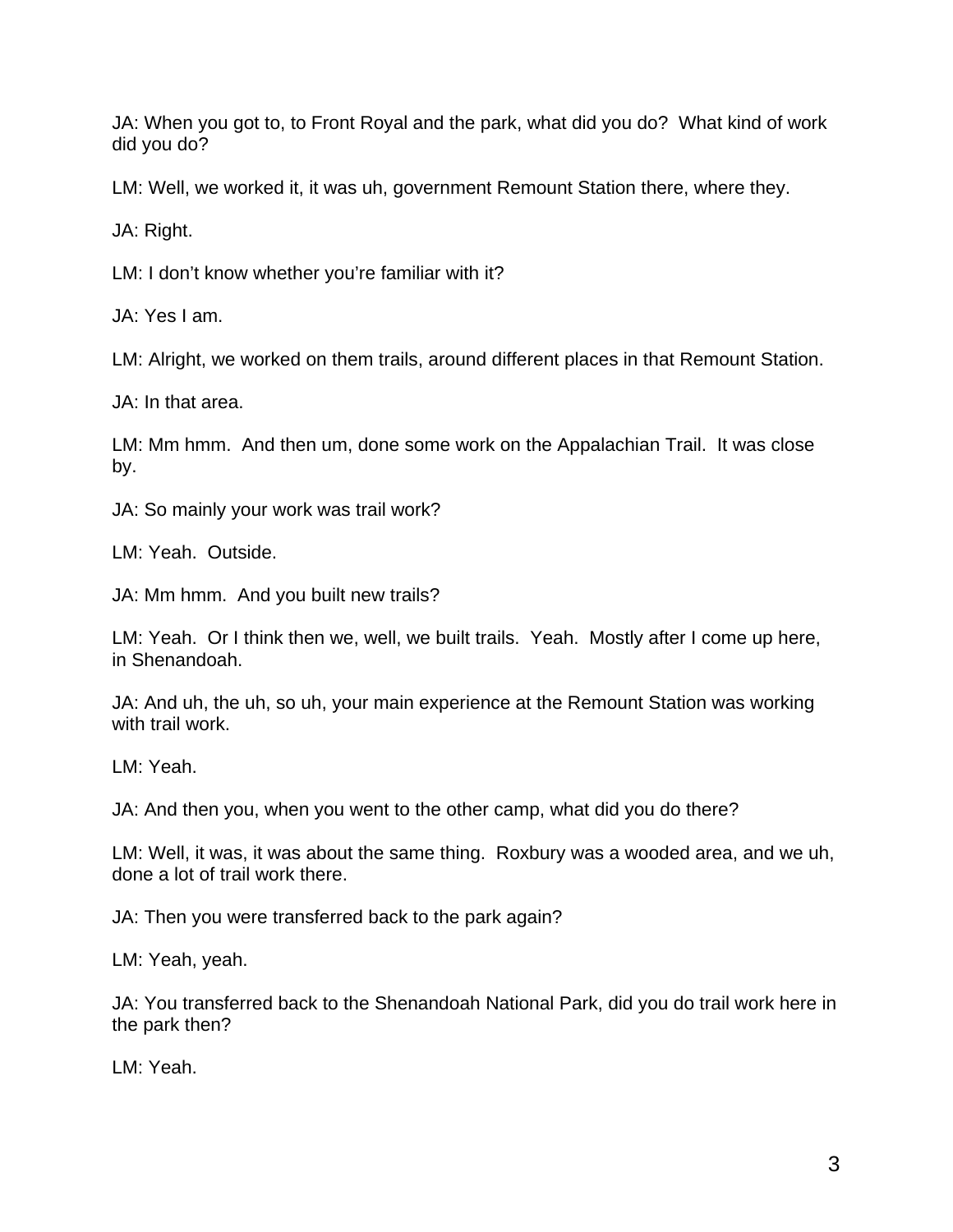JA: So that's good. You cleared trails, and you uh, and uh did you do any plantings along the drive? Any uh?

LM: Well, we done maybe some landscaping and uh, shot at the banks.

JA: Mm hmm.

LM: You know, like that.

JA: Uh, can you think of some experiences you had during your work here in the park?

LM: Yeah.

JA: Uh, any , any special things come to mind?

LM: Well one of the most special things that I can remember, I don=t know whether you=re familiar with South River Falls picnic?

JA: Certainly am, yes.

LM: Well I helped put water, I can take you right now, unless they changed it. And we put water down to that picnic ground.

JA: And you laid pipes? Mm hmm.

LM: It carried it down through there on gravity.

JA: On gravity?

LM: Mm hmm.

JA: And where did it come from? From a uh?

LM: It was a spring there. It was a spring, oh it was a mile away, and we uh, had a reservoir down here, built a reservoir. And this water flowed in to this uh, it was more or less a holding tank you know.

JA: Mm hmm.

LM: And then the pipe run right on down to South River picnic.

JA: So you had, you put in all that piping work in the ground? Dig all that trenches and put the pipes in?

LM: No, I don=t, I didn=t help put the pipe in. We just fixed the spring up more or less.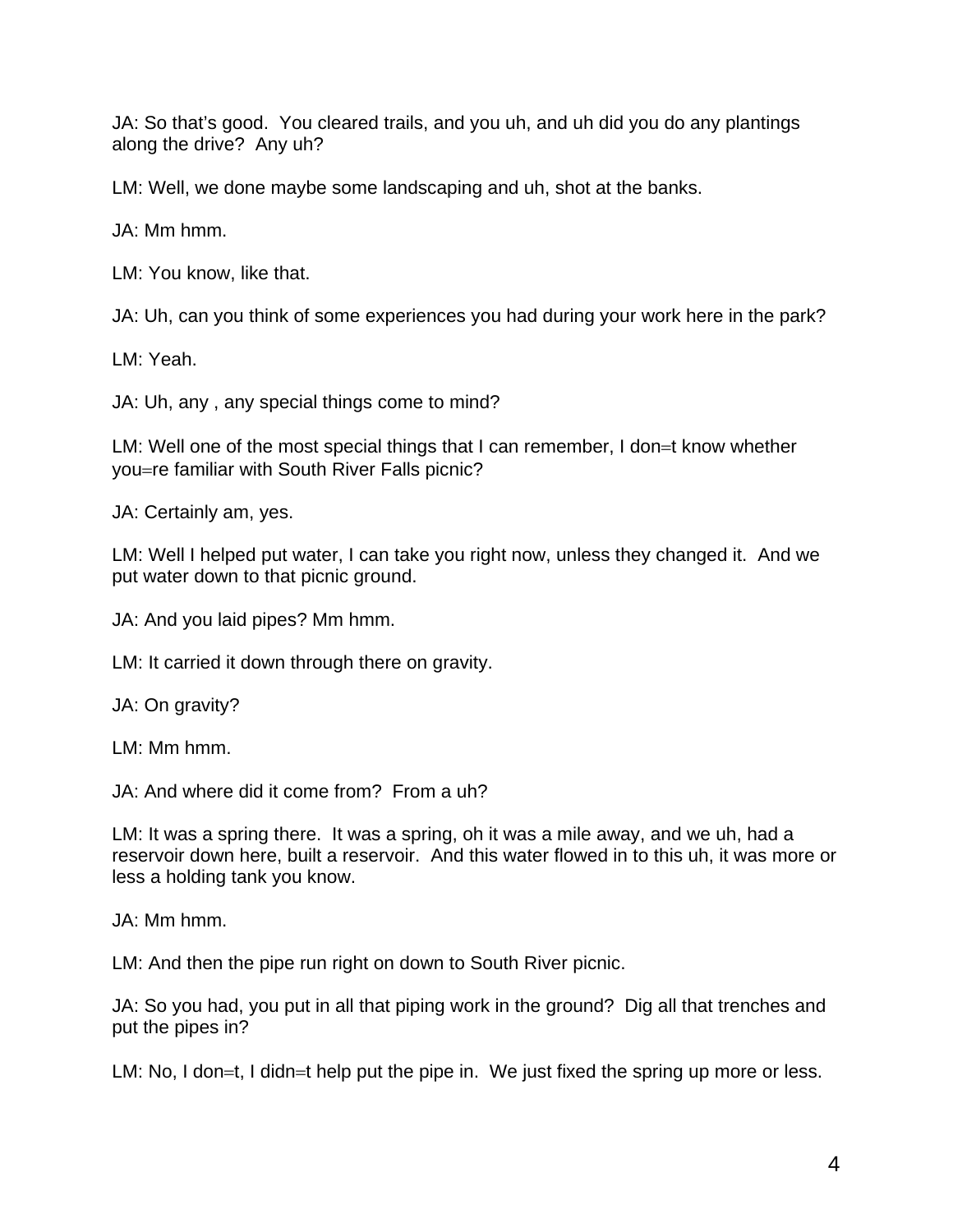JA: Fixed the spring up, yeah prepared some of that? That=s very good. I=m sure it=s still there today.

LM: Uh huh, I=m sure it is.

JA: Did uh, did, when you were in the camps here? Did you go into town from time to time?

LM: Oh yeah.

JA: Was there much to do in town?

LM: Well, it was, in fact at that time they had these local theaters. You, you know, they, they just ain=t around in these small towns now.

JA: Yeah.

LM: But down in Elkton they had a theater you=d go to. And um, one in Shenandoah, a little town, and then close to Harrisonburg. We went down, we went to town at least once during the week. And then I was close to home, see, and I=d go home on the weekends.

JA: That was real good. Yeah. You didn=t have any problem getting home?

LM: No.

JA: There was enough transportation to get you there?

LM: A lot of times I walked. You see the truck would take you down, then you, you had to go from there on your own.

JA: Right. Right. Did you participate in any of the sports programs in the camps?

LM: No, not really.

JA: No? How about the educational programs? Did you get involved in any of those?

LM: No. No.

JA: Ok. Did uh, did everybody get along in the camps?

LM: Done real good in the camps I was in.

JA: Yeah?

LM: Yes sir.